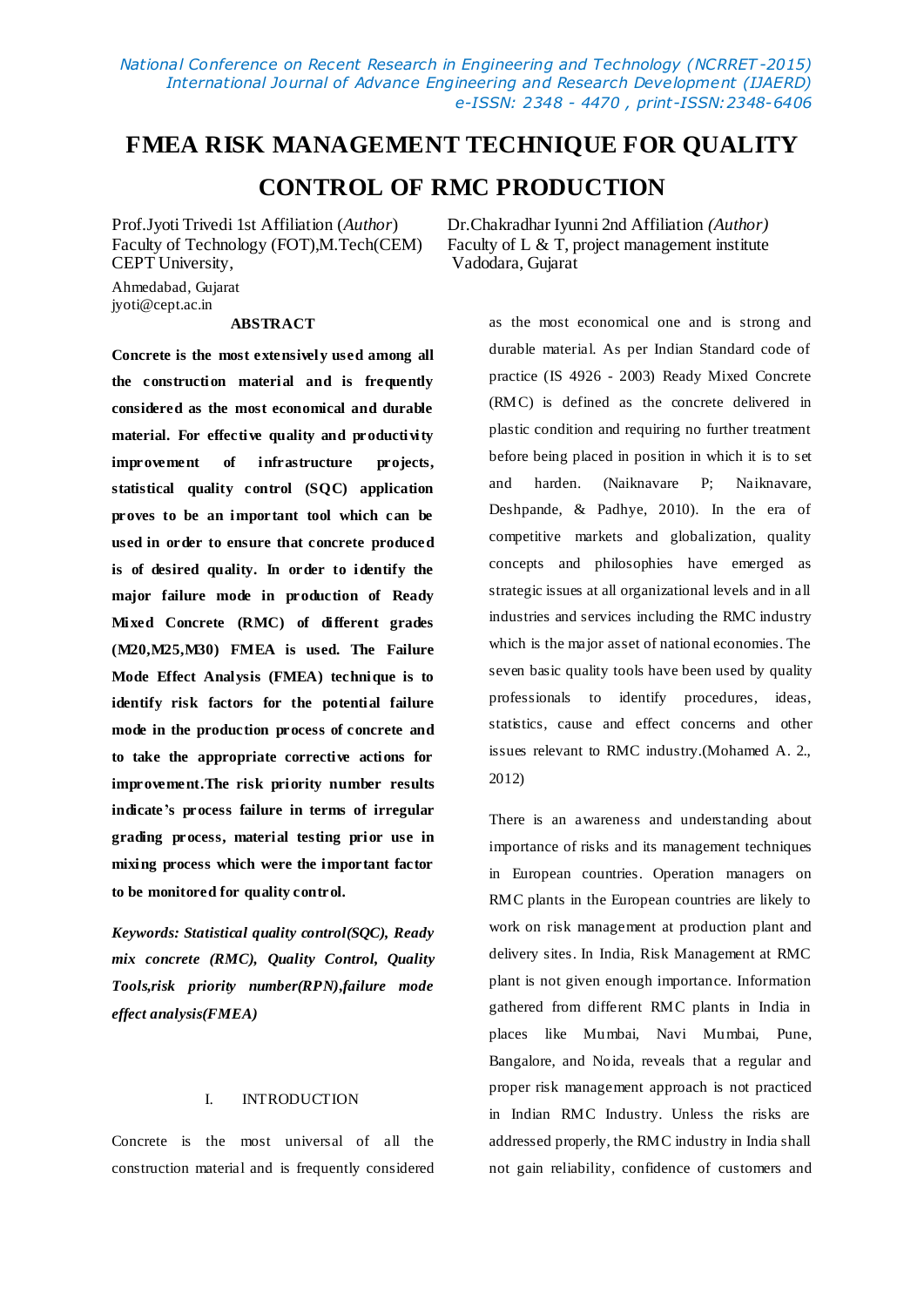will also cause reduction in profit margins.(Valke & Kabiraj, 2010)

Thus, the aim of the study is to identify the effective risk factors for the concrete production process for quality control using failure mode effect analysis(FMEA) tool, and to propose quality control model for ready mix concrete(RMC). This model will be a valuable information to engineers for identifying failures of on process concrete production.

# II. LITERATURE REVIEW

The most realistic and effective tool for monitoring the quality of ready mix concrete was brought into existence which is known as risk adjusted cumulative sum(RACUSUM). RACUSUM model is based on the likelihood ratio scoring method, the quantification of which involves parameters such as estimated risk, odds ratio under null hypothesis odds ratio under alternate hypothesis, and actual outcome of the sample strength. The log-likelihood score thus obtained, when added to the conventional cumulative summation(CUSUM) values and the corresponding graphical plot, is termed as the RACUSUM plot.(Datta & Sarkar, 2010).

Quality Control of Ready Mixed Concrete can be divided into three convenient areas like forward control, immediate control and retrospective control. Statistical Quality Control(SQC) application proves to be an important tool which can be used effectively for quality and productivity improvement for infrastructure projects. Statistical Quality Control can be effectively applied to RMC industry for online (during production) and also offline (before and after production) quality monitoring and control.(Mohamed A. 2., 2012)

A production of ready mix concrete includes mix design of RMC, IS codes, mixing process, carrying of concrete, handling process, quality assurance and site preparation.(Gupta D. Y., 2008). Ready mix concrete is an industrial product which is delivered to consumer in fresh condition after the production process in RMC plant. The process of Ready mix concrete(RMC) flows from (design, production, transportation, pouring, placement and maintenance).

Failure Mode and Effect Analysis (FMEA) is one of the risk analysis techniques recommended by international standards such as MIL-STD-1629A (U.S. Department of Defense 1980). FMEA is a technique that is based on identifying potential failures, analyzing root causes, and examining failure impacts so that these impacts can be reduced.

The most common tool used for quality process improvement in RMC is PDCA cycle (Plan Do Check Act cycle) is shown in figure 1.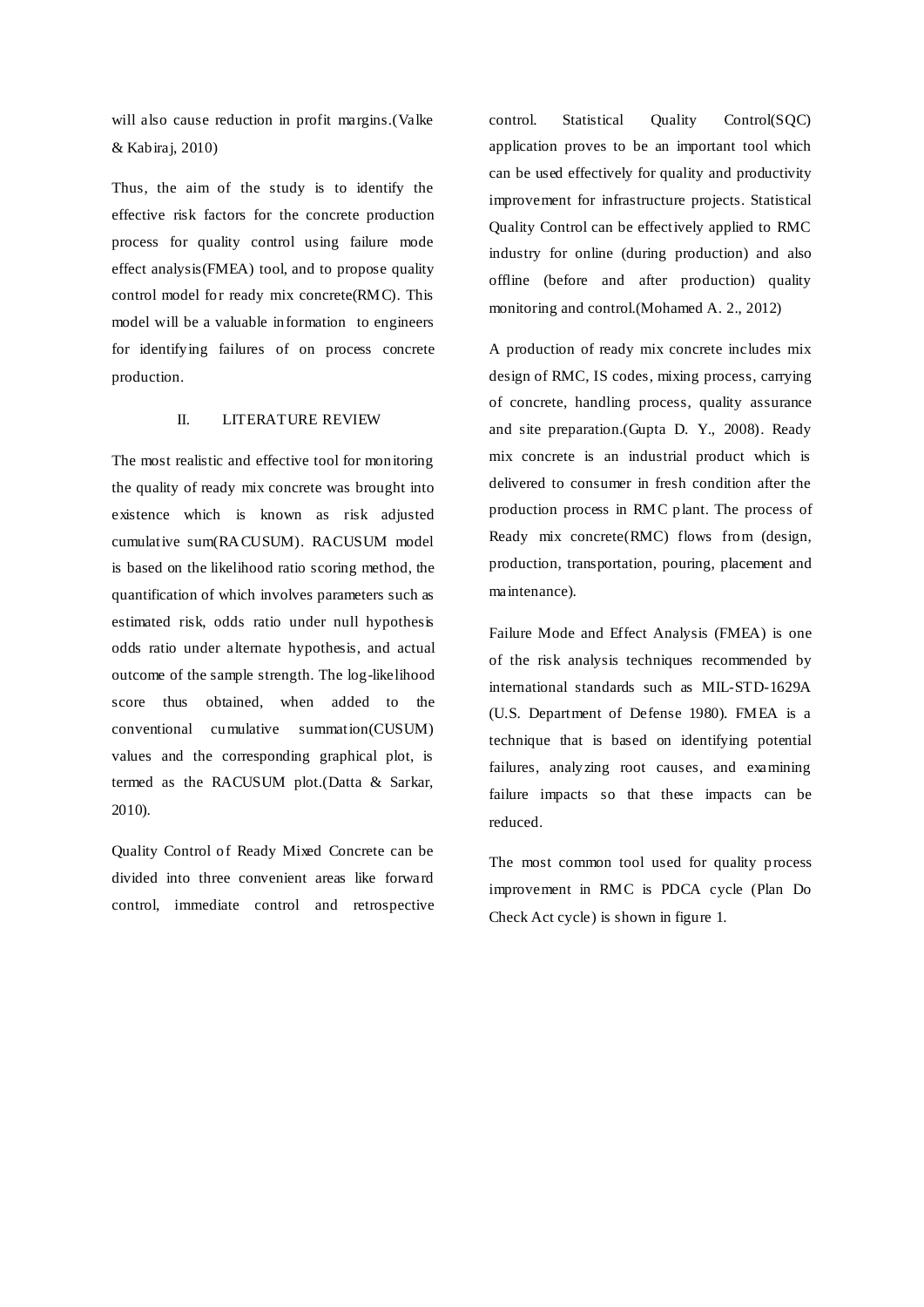



PDCA cycle for process improvement is documented under seven phases i.e. Identify the opportunities for improvement, investigate the current process, expand the optimal solution, apply the changes, study the results, standardize the solution and plan for future.

Within the context of traditional FMEA, the degree of criticality of an event is measured by calculating Risk Priority Number (RPN). Risk Priority Number (RPN) is an index score calculated as the product of the three input terms, Severity (S), Occurrence (O), and Detection (D). The severity rating (S) is used to represent the potential effects associated with the occurrence of failure mode. The occurrence rating (O) is the probability of occurrence of a failure (Ayyub, 2003)

Researcher's has introduced an application of FMEA to the context of project risk management by calculating the RPN to find out the most critical events that require immediate response.(Tippet, 2004),this calculation is straight-forward and easy to understand. But, shortcomings within this RPN

calculation have been noted(palaez, 203-213). For instance, a failure mode with Severity (S), Occurrence (O), and Detection (D) values as 9, 5, and 5 respectively results RPN as 225. Whereas, a failure mode with Severity (S), Occurrence (O), and Detection (D) values 7, 7, and 5 respectively results RPN as 245.So, the latter failure mode shall be considered to establish the response. But, from Management perspective, the Severity(S) rating for the former mode is higher, which cannot be neglected.

So, Ayyub (2003) stated that without linking the value of RPN to linguistic terms describing the priority to take corrective actions, the project team will not be able to recognize the difference between the closer values of RPN.(Ayyub, 2003)

Failure mode and effect analysis is the technique which is used to identify the potential failure modes for the product or a process before the problem occurs to consider the risk. It might also rank each failure according to the criticality of a failure effect and its likelihood of taking place. FMEA is an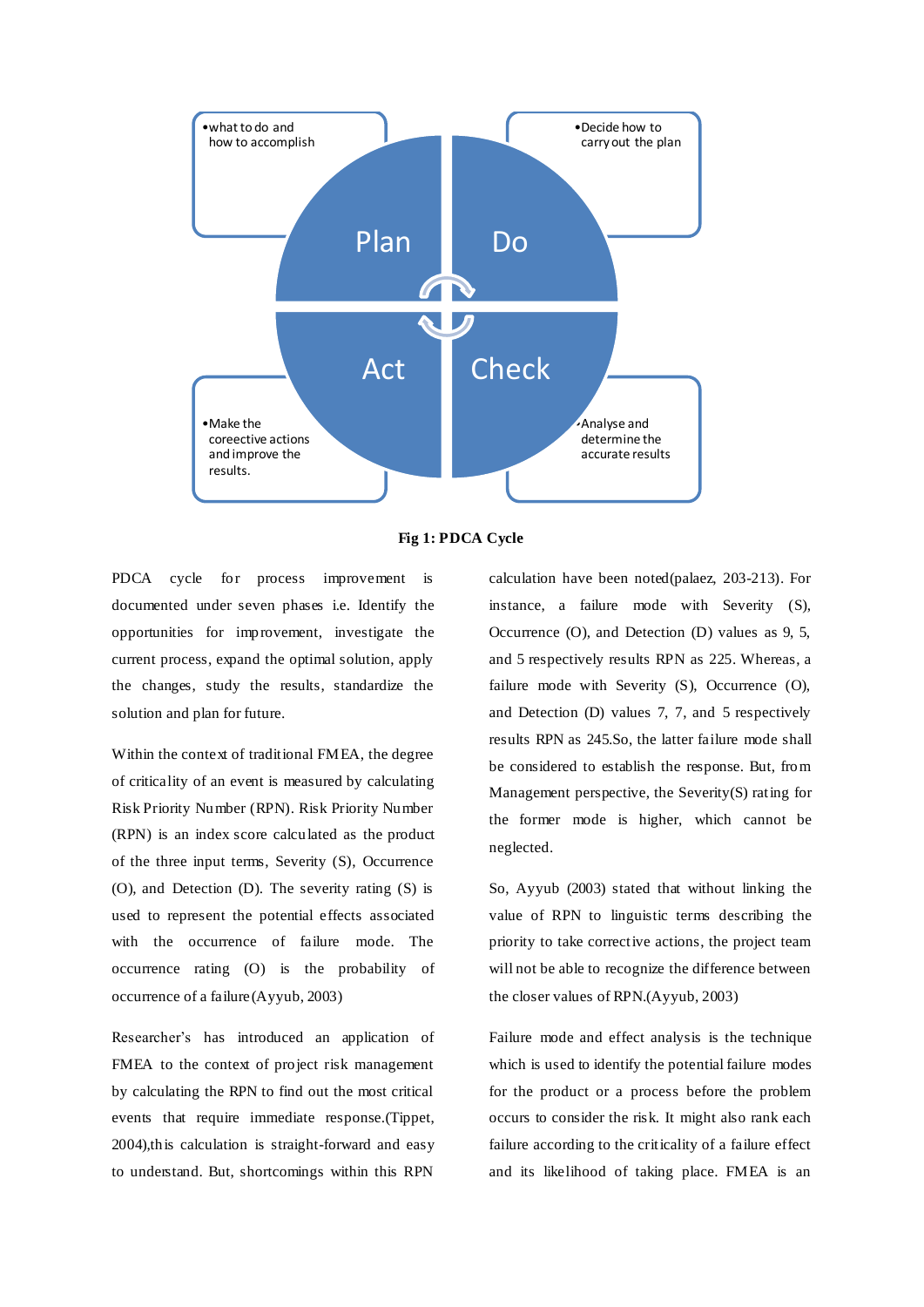analytical technique which explores the effect of failure of individual components in a system. (Quantified risk assesment techniques part-1 Failure mode and effect analysis FMEA, 2012). (Lipol & Haq, 2011)

For calculating the risk using FMEA, RPN (Risk Priority Number) is calculated based on severity, occurrence and detection. RPN=S\*O\*D. The scale of severity(S), occurrence(O) and detection(D) is range from 1-10 where 1 is lowest and 10 is highest. (Quantified risk assesment techniques part-1 Failure mode and effect analysis FMEA, 2012) (Lipol & Haq, 2011)

# *A. Benefits of FMEA*

Improve the design of product or process after identifying the risk i.e. better quality, upper reliability and enlarged safety.

Improve customer satisfaction i.e. cost saving, decrease warranty cost and decrease waste.

Development of control plans, testing requirements and reliability plans.

# *B. Limitation of FMEA*

FMEA is not used to identify the complex failure mode in product or process (deals with only single point failure and cannot deal with multiple failure mode).

# III. RESEARCH SIGNIFICANCE

There is a tremendous growth in use of ready mix concrete for the construction in developed countries. In today's world, the ready mix concrete is used by almost every construction industries, but they are lagging behind in considering the quality of concrete. The quality of concrete is still ignored or not taken into consider by RMC producers hence in order to improve the performance of RMC, proper monitoring and control is required. Hence there is a need of risk identification. In order to identify the major failure mode in production of RMC, FMEA technique is required to study.

# IV. DATA COLLECTION AND ANALYSIS

Data collected from RMC plants located in ahmedabad**.**The grade of concrete produced from the plant-1 is of grade M25. The ingredients considered for concrete mix of M25 grade is 382kg of cement, 748 kg of sand, 528 kg of 10mm aggregate, 656 kg of 20mm aggregate, 172 kg of water and 3.06 of admixture. The compressive strength test results were obtained for 7 days and 28 days along with slump of concrete. The 28 days compressive strength was taken into consideration for risk monitoring and control factor for the study.The basic capacity details of RMC plant was total capacity of  $-60m^3$ , number of transit mixer- 2 , capacity of transit mixer- 6m<sup>3</sup>, capacity of cement silos- 120 tons ,Plant model- Automatic horizontal hoppercement grade-53 used,concrete produced in each batch-2.25  $m^3$ . The mix design for M25 grade concrete is shown in figure 2.



Fig 2: Mix design of M25 grade concrete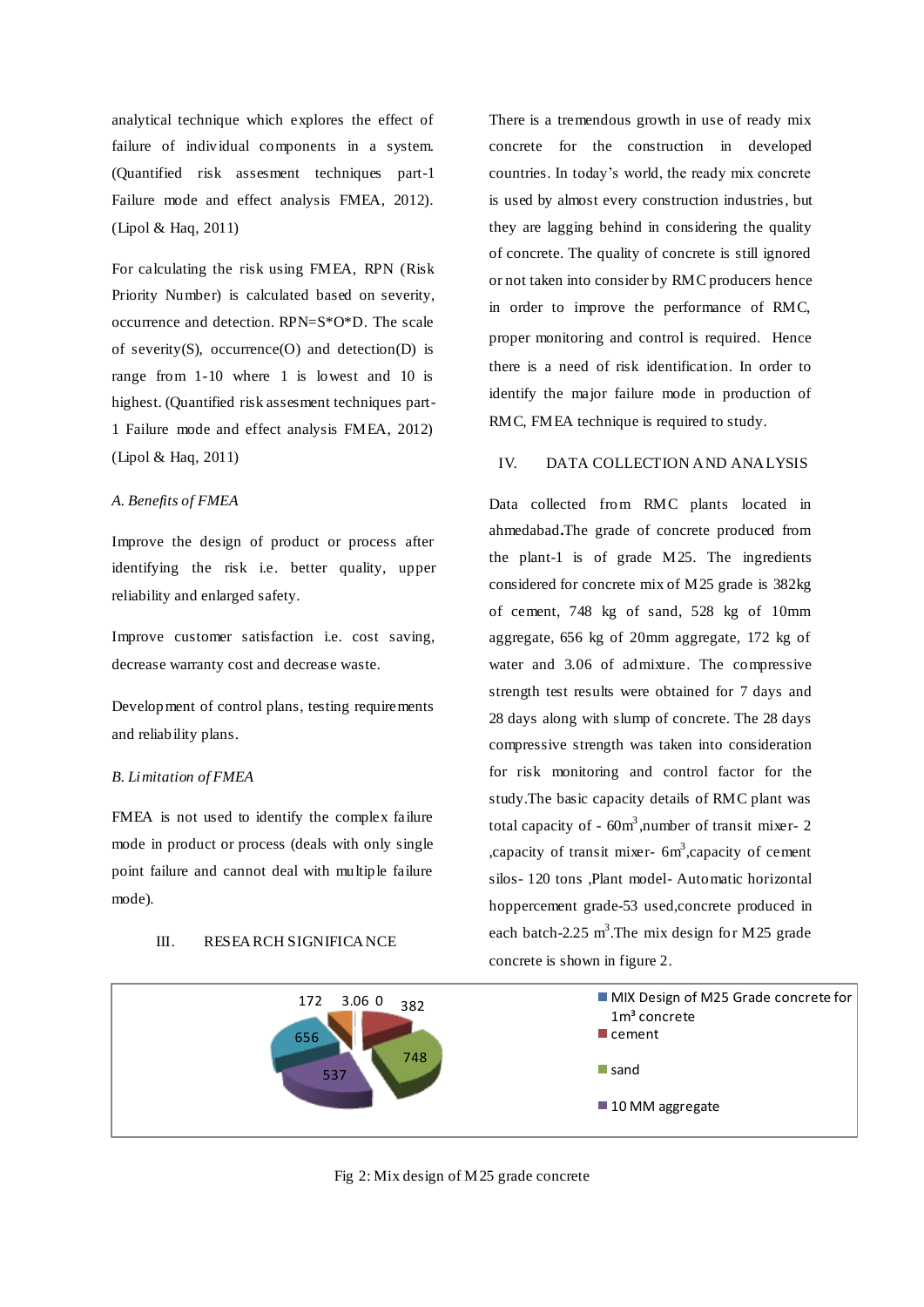The test results for M25 grade concrete is shown in table 1.

| Sr.<br><b>Name</b> | Grade of concrete | Date of Casting  | 7 days compressive<br>Strength N/mm <sup>2</sup> | 28 days compressive<br>Strength N/mm <sup>2</sup> | <b>Slump Value</b><br>(mm) |
|--------------------|-------------------|------------------|--------------------------------------------------|---------------------------------------------------|----------------------------|
|                    | M25               | $02 - 09 - 2014$ | 22.28                                            | 29.13                                             | 91                         |
| 2                  | M25               | $02 - 09 - 2014$ | 23.32                                            | 27.8                                              | 102                        |

Table 1: Test results for M25 grade

#### V. DATA ANALYSIS

The data analysis is carried out with the help of data collected from three different RMC plants from Ahmedabad. In data analysis, firstly the basic statistical calculations are carried out from the test results obtained i.e. mean, standard deviation, upper control limit (UCL) and lower control limit (LCL).The mean of 28 days compressive strength was calculated for the collected number of samples

which was plotted as a center line of control chart. Before calculating standard deviation, variance is to be calculated and variance is average of the square of the distance between each point in a total population (N) and the mean (µ). Standard deviation is obtained by taking root of variance.

#### *A. Frame-work for Data analysis*

The frame work for data analysis is shown in figure 3.



**Fig 3: Analysis frame-work**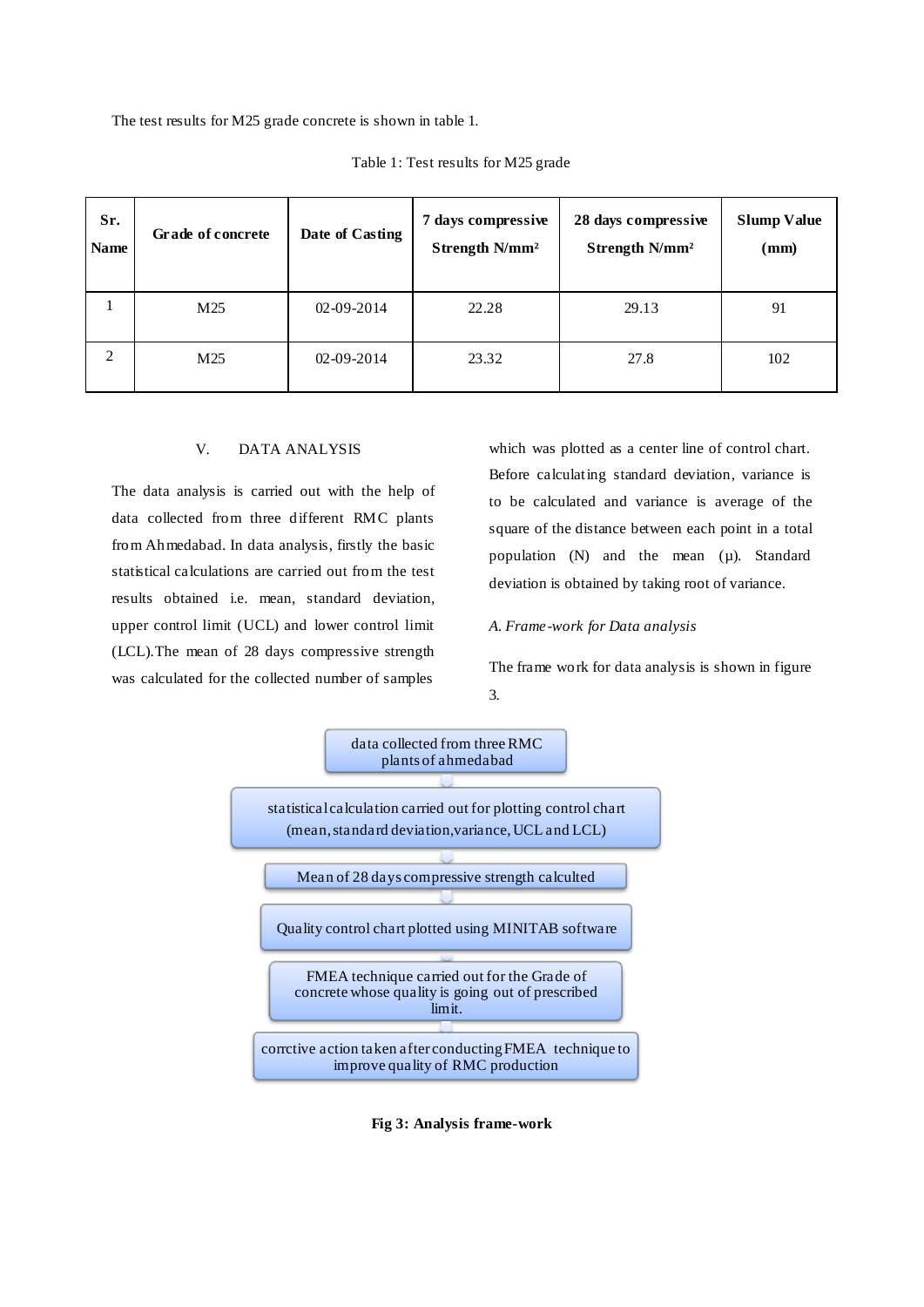# *B. Salient features of functioning of Minitab Software*

Minitab software is statistical software which is used for generating the schewart control charts to determine the quality of concrete under the calculated control limits. Schewart control chart is the one of the important tool out of seven basic quality tools to determine the quality of ready mix concrete from which failure mode and effect analysis is carried out.

It can be used for learning about statistics as well as statistical research. Statistical analysis computer applications have the advantage of being accurate, reliable, and generally faster than computing statistics and drawing graphs by hand. Minitab is relatively easy to use once you know a few fundamentals.

Minitab starts with two basic windows, i.e. session window and worksheet window, session window shows the statistical results and worksheet window shows the input data. Minitab will accept only numeric data.Minitab can change data types within limits. It cannot make a simple switch of people's names to numeric values, but if you have a column of numbers that was accidentally entered as text, then you can change those numbers to numeric values.

There are various other graphs like histogram, box plot graph and scatter plot can also be plotted using Minitab software.





Figure 4.shows the schewart control chart with number of sample on x-axis and 28 days compressive strength is mentioned on y axis respectively. There are two sigma limits in the chart i.e. upper control limit which is the maximum value of compressive strength and another is lower control limit i.e. minimum value of compressive strength. The sigma limit consider for this study is 3. This will become the prescribed control limit of the quality control chart under which chart is

plotted. If it goes beyond this limit, it is considered as failure.

#### *C. Data calculations*

The data is collected from three different RMC plants in Ahmedabad for the different grades of concrete based on data analysis frame work. Four statistical parameters were calculated from the data collected i.e. mean, standard deviation, upper control limit (UCL) and lower control limit (LCL) is shown in table 2.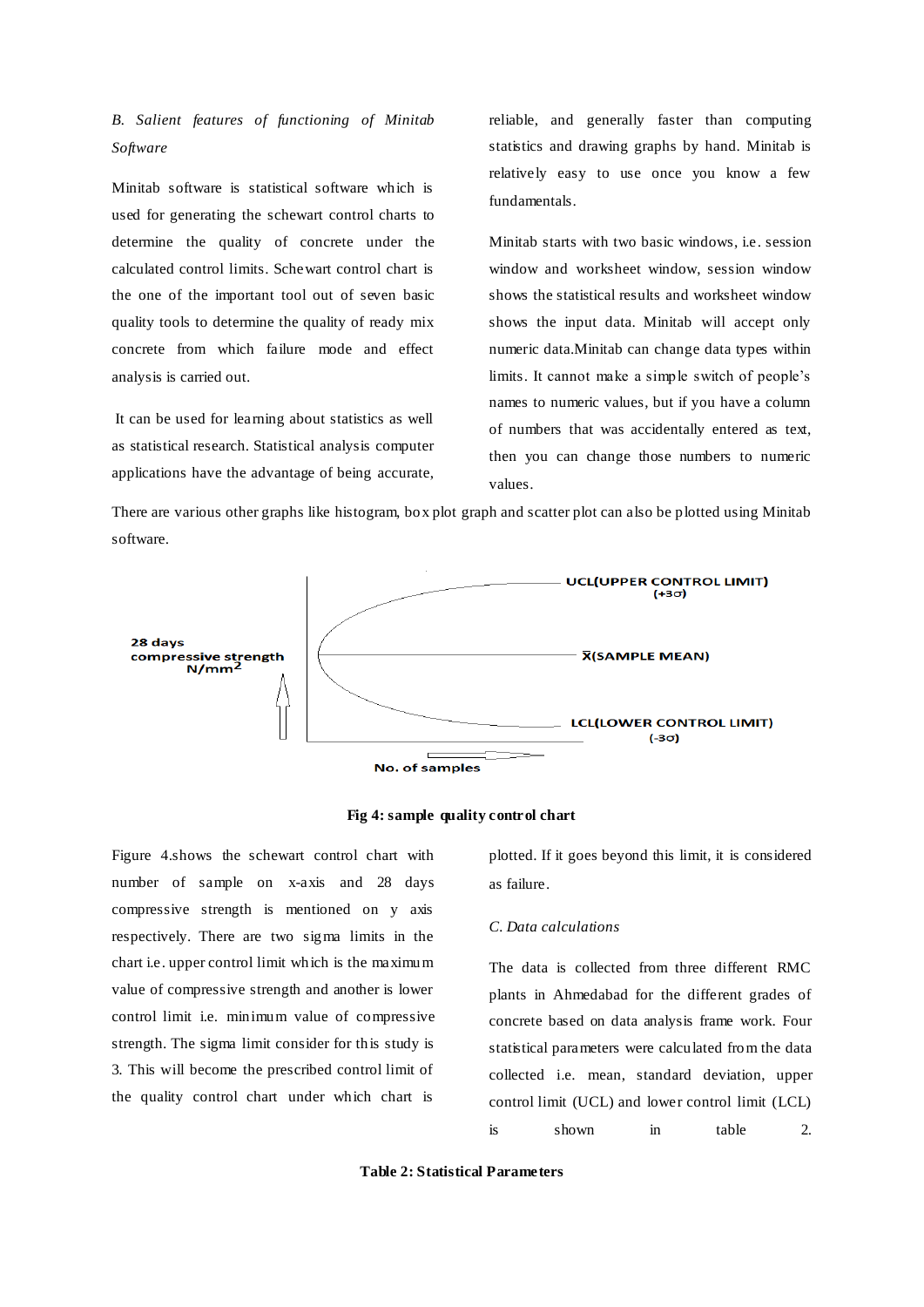| <b>SR.NO</b>   | <b>RMC PLANT</b> | <b>GRADE OF</b><br><b>CONCRETE</b> | <b>MEAN</b> | <b>STANDARD</b><br><b>DEVIATION</b> | <b>UCL</b> | <b>LCL</b> |
|----------------|------------------|------------------------------------|-------------|-------------------------------------|------------|------------|
| 1              | RM Cplant-1      | M25                                | 32.6        | 2.35                                | 39.71      | 25.61      |
| $\overline{2}$ | RM Cplant-2      | M20                                | 24.54       | 1.16                                | 28.02      | 21.06      |
|                |                  | M25                                | 30.18       | 1.81                                | 35.61      | 24.75      |
|                |                  | M30                                | 34.7        | 2.09                                | 40.97      | 28.43      |
| $\overline{3}$ | RM Cplant-3      | M20                                | 32.2        | 1.95                                | 38.05      | 26.35      |

# *D. ResultsFrom Minitab*

Minitab software is used to plot the quality control charts in order to predict the production process. In the present research, Minitab software is used to plot the control charts for 28 days compressive strength of ready mix concrete.

Minitab software includes the stepwise procedure by inputting the data which is shown in the following snapshots below. The data for control chart is to be input in the form of sheet as shown in figure 5 i.e. 28 days compressive strength and M25 grade of concrete.

|                      | MINITAB - MINITAB AD1.MPJ                                                                                           |                                                                                                                                      |                |                |                |    |    |    |    |                 |                 |                 |                 |                 |                 |      |                      |  |
|----------------------|---------------------------------------------------------------------------------------------------------------------|--------------------------------------------------------------------------------------------------------------------------------------|----------------|----------------|----------------|----|----|----|----|-----------------|-----------------|-----------------|-----------------|-----------------|-----------------|------|----------------------|--|
|                      |                                                                                                                     | File Edit Manip Calc Stat Graph Editor Window Help                                                                                   |                |                |                |    |    |    |    |                 |                 |                 |                 |                 |                 |      |                      |  |
| $\mathbf{B}$         | 310000                                                                                                              |                                                                                                                                      |                |                |                |    |    |    |    | - K B B D B B T |                 |                 |                 |                 |                 |      |                      |  |
|                      | <b>EL</b> Session                                                                                                   |                                                                                                                                      |                |                |                |    |    |    |    |                 |                 |                 |                 |                 |                 |      |                      |  |
|                      | Test Failed at points: 12                                                                                           | TEST 1. One point more than 3.00 sigmas from center line.                                                                            |                |                |                |    |    |    |    |                 |                 |                 |                 |                 |                 |      |                      |  |
|                      | Test Results for MR Chart<br>TEST 1. One point more than 3.00 sigmas from center line.<br>Test Failed at points: 13 |                                                                                                                                      |                |                |                |    |    |    |    |                 |                 |                 |                 |                 |                 |      |                      |  |
|                      |                                                                                                                     | Saving file as: C:\Users\SONY\Desktop\MINITAB ad1.MPJ                                                                                |                |                |                |    |    |    |    |                 |                 |                 |                 |                 |                 |      |                      |  |
|                      | $-31-10-201308:59:28 -$                                                                                             |                                                                                                                                      |                |                |                |    |    |    |    |                 |                 |                 |                 |                 |                 |      |                      |  |
|                      |                                                                                                                     |                                                                                                                                      |                |                |                |    |    |    |    |                 |                 |                 |                 |                 |                 |      |                      |  |
|                      | Welcome to Minitab, press F1 for help.                                                                              | Retrieving project from file: C:\USERS\SONY\DESKTOP\ADNAND~1\MINITAB AD1.MPJ                                                         |                |                |                |    |    |    |    |                 |                 |                 |                 |                 |                 |      |                      |  |
|                      |                                                                                                                     |                                                                                                                                      |                |                |                |    |    |    |    |                 |                 |                 |                 |                 |                 |      |                      |  |
|                      |                                                                                                                     |                                                                                                                                      |                |                |                |    |    |    |    |                 |                 |                 |                 |                 |                 |      | H                    |  |
|                      |                                                                                                                     |                                                                                                                                      |                |                |                |    |    |    |    |                 |                 |                 |                 |                 |                 |      | $\ddot{\phantom{1}}$ |  |
| $\leftarrow$         |                                                                                                                     |                                                                                                                                      |                |                |                |    |    |    |    |                 |                 |                 |                 |                 |                 |      | k                    |  |
|                      | Worksheet 1 ***                                                                                                     |                                                                                                                                      |                |                |                |    |    |    |    |                 |                 |                 |                 |                 |                 |      | $\blacksquare$       |  |
| $\ddot{\phantom{1}}$ | $C1-T$                                                                                                              | C <sub>2</sub>                                                                                                                       | C <sub>3</sub> | C <sub>4</sub> | C <sub>5</sub> | C6 | C7 | C8 | C9 | C10             | C <sub>11</sub> | C <sub>12</sub> | C <sub>13</sub> | C <sub>14</sub> | C <sub>15</sub> | C16  | $C1 -$               |  |
|                      | <b>Grade of concrete</b>                                                                                            | 28 days compressive Strength                                                                                                         |                |                |                |    |    |    |    |                 |                 |                 |                 |                 |                 |      |                      |  |
|                      | $1$ M <sub>25</sub>                                                                                                 | 29.13                                                                                                                                |                |                |                |    |    |    |    |                 |                 |                 |                 |                 |                 |      |                      |  |
|                      | 2 M25                                                                                                               | 27.80                                                                                                                                |                |                |                |    |    |    |    |                 |                 |                 |                 |                 |                 |      |                      |  |
|                      | 3 M25                                                                                                               | 31.20                                                                                                                                |                |                |                |    |    |    |    |                 |                 |                 |                 |                 |                 |      |                      |  |
| $\overline{4}$       | M25                                                                                                                 | 31.60                                                                                                                                |                |                |                |    |    |    |    |                 |                 |                 |                 |                 |                 |      |                      |  |
| 5                    | M25                                                                                                                 | 32.65                                                                                                                                |                |                |                |    |    |    |    |                 |                 |                 |                 |                 |                 |      |                      |  |
| 6                    | M25                                                                                                                 | 29.00                                                                                                                                |                |                |                |    |    |    |    |                 |                 |                 |                 |                 |                 |      |                      |  |
|                      | 7 M25                                                                                                               | 32.05                                                                                                                                |                |                |                |    |    |    |    |                 |                 |                 |                 |                 |                 |      |                      |  |
| $\overline{8}$       | M25                                                                                                                 | 33.40                                                                                                                                |                |                |                |    |    |    |    |                 |                 |                 |                 |                 |                 |      |                      |  |
|                      |                                                                                                                     |                                                                                                                                      |                |                |                |    |    |    |    |                 |                 |                 |                 |                 |                 |      |                      |  |
|                      |                                                                                                                     | $-1 - 1$<br>$\cdots$<br>$\cdot \Box$<br>¥                                                                                            |                |                |                |    |    |    |    |                 |                 |                 |                 |                 |                 |      |                      |  |
|                      |                                                                                                                     | 国 Proj… □    □    △      <mark>☆</mark> Xba ●    □    ∞     ☆    /M ●    □    ∞    <mark>☆</mark>   <i>  M</i> ●    □    ∞    □    ∞ |                |                |                |    |    |    |    |                 |                 |                 |                 |                 |                 |      |                      |  |
|                      | Current Worksheet: Worksheet 1                                                                                      | $\mathbf{E}$                                                                                                                         |                |                |                |    |    |    |    |                 |                 |                 |                 |                 |                 | 9:02 | 09:02                |  |

**Fig 5: Minitab Input data sheet**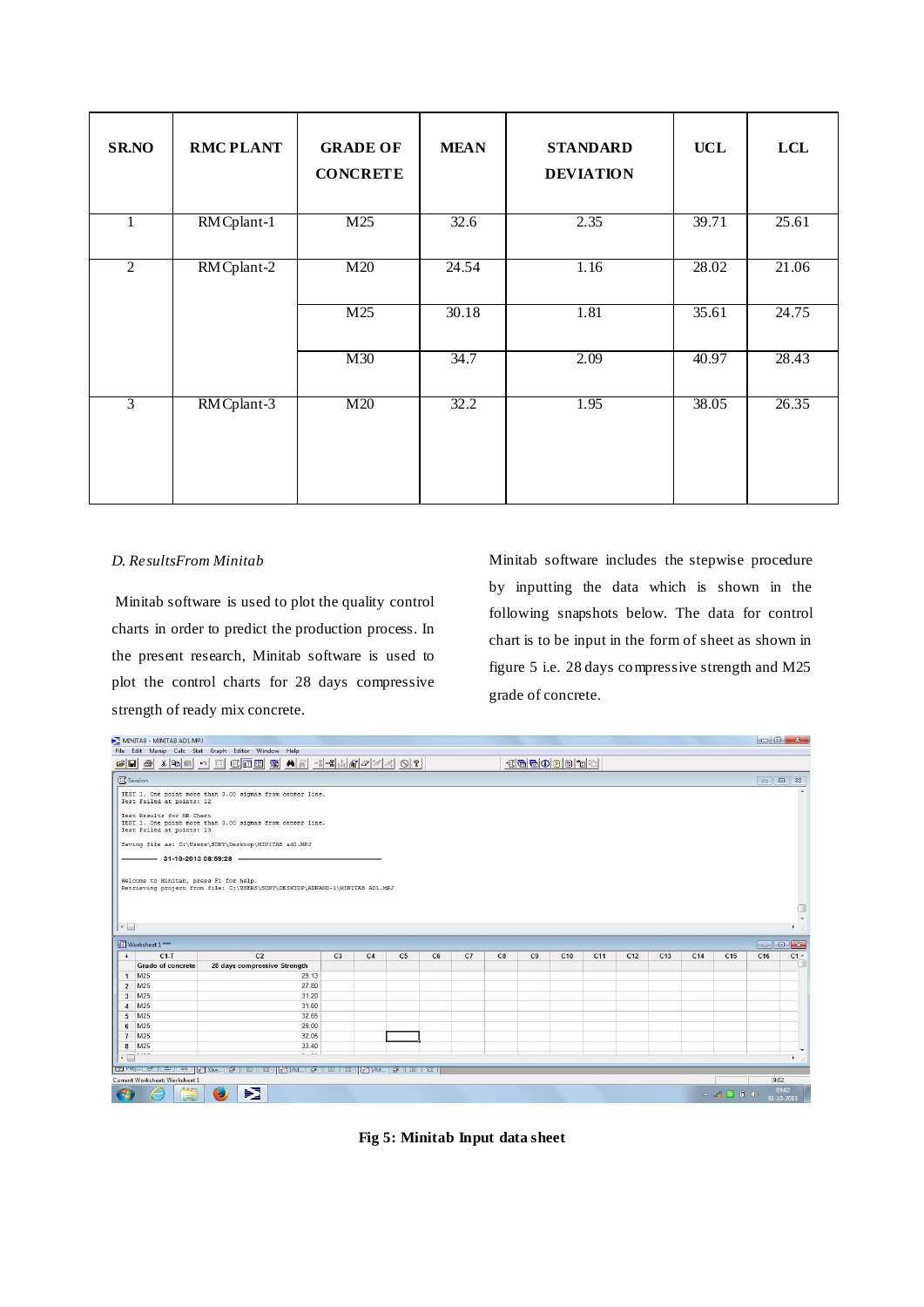After inputting the compressive strength data, the calculated value of mean and standard deviation is to be entered in the minitab as shown in figure 6.8

# **Fig 6: Input data for mean and Standard Deviation**

Control chart has its control limit up to the three times the standard deviation on both the limit i.e. upper control limit and lower control limit which is to be set into Minitab as shown in figure 7.

|                               | 31-10-2013 08:59:28                    | PERSON SERVICE PROPERTY AND THE PERSON WAS ARRESTED.                     | I-MR Chart                                                                                    | $\Sigma$          |     |                                                                                                                                                                                                                                                                                                                                                                                                                                                                                                                                                         |                      |                     |
|-------------------------------|----------------------------------------|--------------------------------------------------------------------------|-----------------------------------------------------------------------------------------------|-------------------|-----|---------------------------------------------------------------------------------------------------------------------------------------------------------------------------------------------------------------------------------------------------------------------------------------------------------------------------------------------------------------------------------------------------------------------------------------------------------------------------------------------------------------------------------------------------------|----------------------|---------------------|
|                               | Welcome to Minitab, press F1 for help. | Retrieving project from file: C:\USERS\SONY\DESKTOP\ADNAND~1\MINITAB AD1 | ssive Strength'<br>Variable:<br>28 days com<br>C <sub>2</sub>                                 | Tests<br>Estimate |     |                                                                                                                                                                                                                                                                                                                                                                                                                                                                                                                                                         |                      |                     |
|                               |                                        |                                                                          | \tional)<br>$\mathcal{R}$<br>I-MR - Options                                                   | Stamp             |     |                                                                                                                                                                                                                                                                                                                                                                                                                                                                                                                                                         |                      |                     |
|                               |                                        |                                                                          | tional<br>$\Box$ Box-Cox power transformation $\mathsf{fW} = \mathsf{Y}^{\star\star}$ Lambda) | Options           |     |                                                                                                                                                                                                                                                                                                                                                                                                                                                                                                                                                         |                      |                     |
| $\leftarrow$                  |                                        |                                                                          | $C$ Lambda = 0 (natural log)                                                                  |                   |     |                                                                                                                                                                                                                                                                                                                                                                                                                                                                                                                                                         |                      |                     |
|                               | Worksheet 1 ***                        |                                                                          | $C$ Lambda = 0.5 (square root)<br>C Other (enter a value between -5 and 5):                   | <b>OK</b>         |     |                                                                                                                                                                                                                                                                                                                                                                                                                                                                                                                                                         | $\qquad \qquad \Box$ | 回忆                  |
| $\ddot{\phantom{1}}$          | $C1-T$                                 | C <sub>2</sub>                                                           |                                                                                               | Cancel            | C14 | C <sub>15</sub>                                                                                                                                                                                                                                                                                                                                                                                                                                                                                                                                         | C16                  | C <sub>1</sub>      |
|                               | <b>Grade of concrete</b>               | 28 days compressive Strength                                             | Sigma limit positions:                                                                        |                   |     |                                                                                                                                                                                                                                                                                                                                                                                                                                                                                                                                                         |                      |                     |
| $\mathbf{1}$                  | M25                                    | 29.13                                                                    | $\sqrt{3}$                                                                                    |                   |     |                                                                                                                                                                                                                                                                                                                                                                                                                                                                                                                                                         |                      |                     |
| $\overline{2}$                | M25                                    | 27.80                                                                    |                                                                                               |                   |     |                                                                                                                                                                                                                                                                                                                                                                                                                                                                                                                                                         |                      |                     |
| $\overline{3}$                | M25                                    | 31.20                                                                    | Title:                                                                                        |                   |     |                                                                                                                                                                                                                                                                                                                                                                                                                                                                                                                                                         |                      |                     |
| $\overline{4}$                | M25                                    | 31.60                                                                    |                                                                                               |                   |     |                                                                                                                                                                                                                                                                                                                                                                                                                                                                                                                                                         |                      |                     |
| 5                             | M <sub>25</sub>                        | 32.65                                                                    |                                                                                               |                   |     |                                                                                                                                                                                                                                                                                                                                                                                                                                                                                                                                                         |                      |                     |
| $6\overline{6}$               | M25                                    | 29.00                                                                    |                                                                                               |                   |     |                                                                                                                                                                                                                                                                                                                                                                                                                                                                                                                                                         |                      |                     |
| $\overline{7}$                | M25                                    | 32.05                                                                    | <b>OK</b><br>Help<br>Cancel                                                                   |                   |     |                                                                                                                                                                                                                                                                                                                                                                                                                                                                                                                                                         |                      |                     |
| 8                             | M25                                    | 33.40                                                                    |                                                                                               |                   |     |                                                                                                                                                                                                                                                                                                                                                                                                                                                                                                                                                         |                      |                     |
| $\left\Vert \cdot\right\Vert$ |                                        | $-1 - 1$                                                                 |                                                                                               |                   |     |                                                                                                                                                                                                                                                                                                                                                                                                                                                                                                                                                         |                      |                     |
|                               |                                        |                                                                          |                                                                                               |                   |     |                                                                                                                                                                                                                                                                                                                                                                                                                                                                                                                                                         |                      |                     |
|                               | $E$ Proj $E$ $E$ $E$ $E$ $E$           |                                                                          | $X'$ $V$ M $\oplus$ $\Box$ $\Box$ $X$ $X'$ $V$ M $\oplus$ $\Box$ $\Box$ $X$                   |                   |     |                                                                                                                                                                                                                                                                                                                                                                                                                                                                                                                                                         |                      |                     |
|                               | Welcome to Minitab, press F1 for help. |                                                                          |                                                                                               |                   |     |                                                                                                                                                                                                                                                                                                                                                                                                                                                                                                                                                         | 9:04                 |                     |
| 75                            | <b>Corp</b><br>e<br>6 a                | 哑<br>٠                                                                   |                                                                                               |                   |     | $\begin{array}{c} \hline \begin{array}{cc} \hline \begin{array}{cc} \hline \begin{array}{cc} \hline \end{array} & \hline \begin{array}{cc} \hline \end{array} & \hline \begin{array}{cc} \hline \end{array} & \hline \begin{array}{cc} \hline \end{array} & \hline \begin{array}{cc} \hline \end{array} & \hline \begin{array}{cc} \hline \end{array} & \hline \end{array} & \hline \begin{array}{cc} \hline \end{array} & \hline \begin{array}{cc} \hline \end{array} & \hline \begin{array}{cc} \hline \end{array} & \hline \begin{array}{cc} \hline$ |                      | 09:04<br>31-10-2013 |

**Fig 7: sigma limit position**

Once the sigma limit is fixed for UCL and LCL the control charts is plotted for different grades of concrete of the three RMC plant data.

# **Fig 8: control chart for M25 grade**

It can be seen that from figure 8 (control chart for data collected for RMC plant-1), out of 39 samples of concrete cubes there is a failure in  $12<sup>th</sup>$  sample from control chart which means that it is necessary to modify the mix design of that corresponding sample.Thus, FMEA technique is applied on plant-3 to assess the failure mode.

Control chart for the data collected from (RMC plant-3)is shown in figure 8.control charts for the data collected from (RMC plant-2) is shown in figure 9, 10 and 11 respectively.

It can be seen from the figure 9, 10, 11 and 12 that the quality of the RMC produced is under the prescribed control limit.

#### **Fig 9: control chart for M20 grade**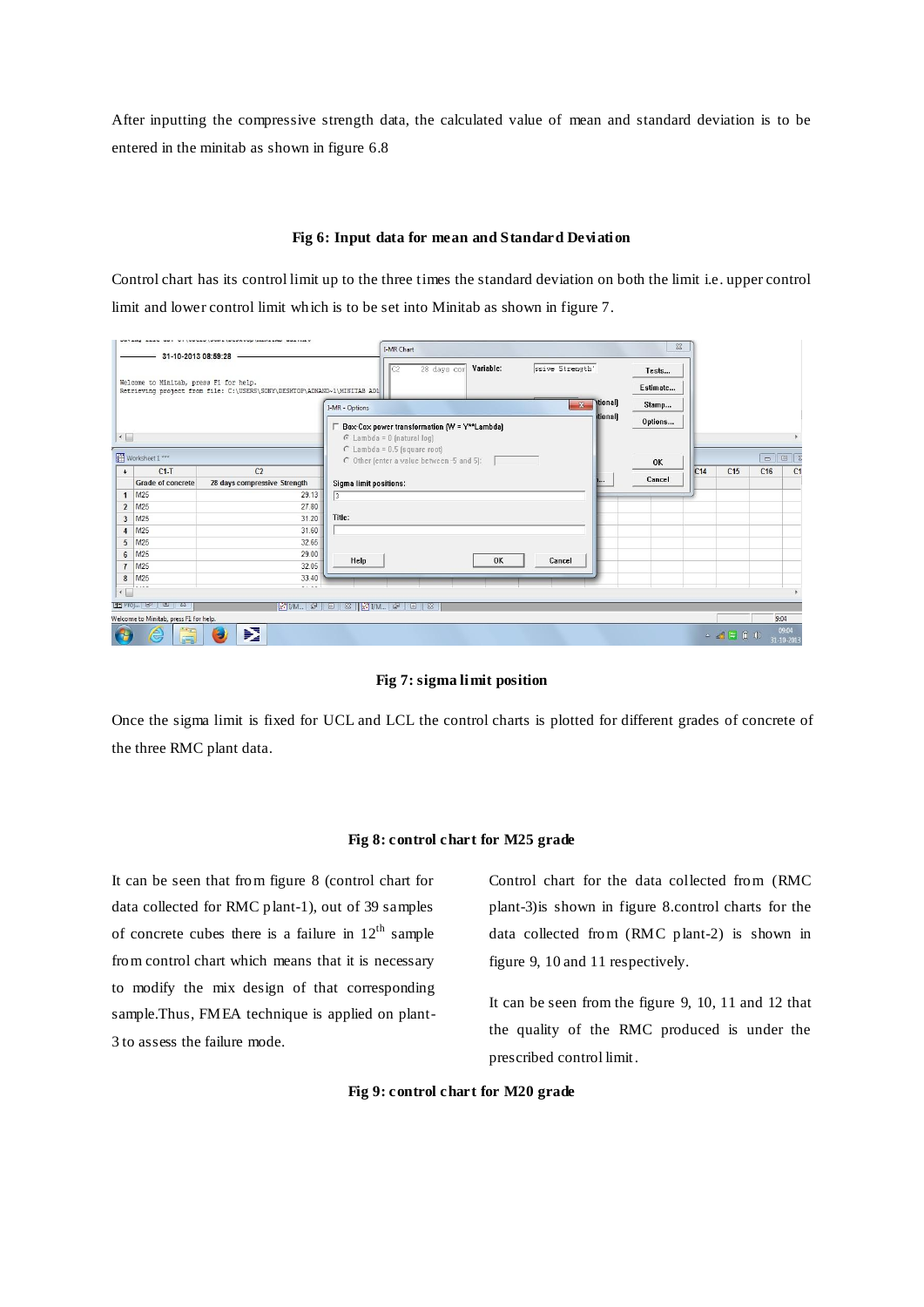





**Fig 11: control chart for M25 grade**



#### *E. Major issues in RMC plants*

The major issues found in the production of Ready mix concrete through survey during the study were selection of improper source of material i.e. (cement, sand, aggregate), non systematic process of conducting mix design of ready mix concrete and improper grading and also using equipments without any maintenance this all factors influence

the quality of ready mix concrete and thus the compressive strength get decreases.

# *F. FMEA (Failure mode and effect analysis)*

Failure mode and effect analysis is the technique which is used to identify the potential failure modes for the product or a process before the problem occurs to consider the risk. It might also rank each failure according to the criticality of a failure effect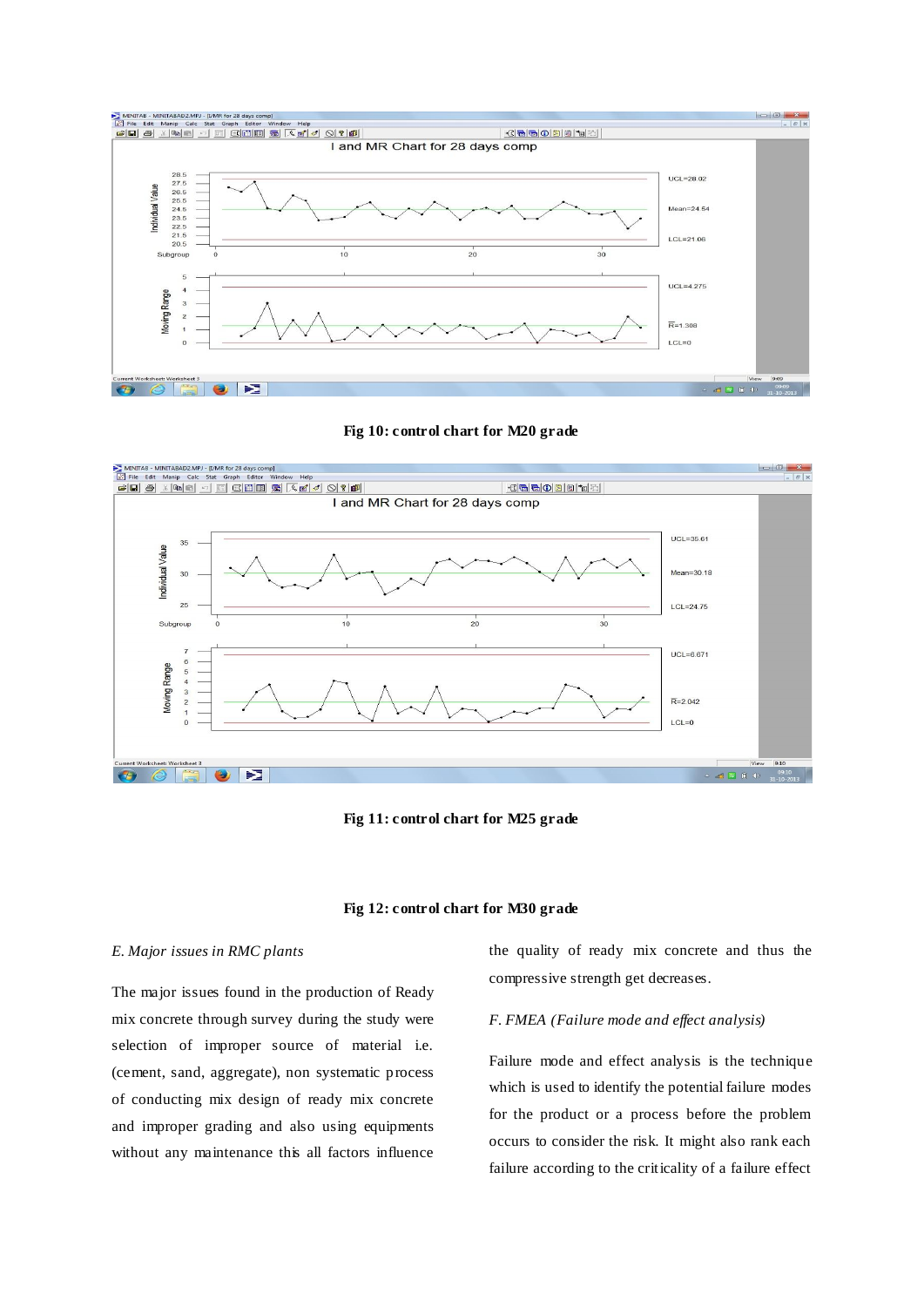and its likelihood of taking place. FMEA is an analytical technique which explores the effect of failure of individual components in a system.

In order to calculate risk in FMEA, risk has three components which are multiplied to produce RPN (risk priority number). By calculating RPN, one will be able to decide the priority to select the most severe factor. There is no threshold value for RPNs. In other words, there is no value above which it is mandatory to take a recommended action or below which the team is automatically excused from an action .The most common rating scale for severity,

occurrence and detection in order to calculate Risk priority number is shown in table 3. The Failure mode and effect analysis is a technique which is carried out for the failed sample in order to identify the potential failure mode in the RMC production process. It can be seen from table 4. of FMEA sheet that the Risk priority number of the process factor is highest i.e. 48, thus it needs to be corrected immediately for improvement.

Table 3: Rating scale for occurrence, severity and detection

|            |           | ◠    | 3        |        | 5         |
|------------|-----------|------|----------|--------|-----------|
|            |           |      |          |        |           |
| Occurrence | remote    | low  | moderate | high   | very high |
|            |           |      |          |        |           |
|            |           |      |          |        |           |
| Severity   | none      | low  | moderate | high   | extreme   |
|            |           |      |          |        |           |
| Detection  | very high | high | moderate | $\log$ | very low  |
|            |           |      |          |        |           |

Table 4: FMEA sheet

| $\overline{\mathbf{1}}$ | $\overline{2}$ | $\overline{3}$ | $\overline{\mathbf{4}}$ | 5              | $\overline{6}$ | 7               | $\overline{\bf 8}$       |
|-------------------------|----------------|----------------|-------------------------|----------------|----------------|-----------------|--------------------------|
| Mode of                 | Cause of       | Effect of      | Frequency               | Degree         | Chance         | Risk            | Design Action            |
| Failure                 | Failure        | Failure        | of                      | of             | of             | Priority        |                          |
|                         |                |                | Occurrence              | Severity       | Detection      | $(1-125)$       |                          |
|                         |                |                | $(1-5)$                 | $(1-5)$        | $(1-5)$        | $[4]$ x         |                          |
|                         |                |                |                         |                |                | [5]x            |                          |
|                         |                |                |                         |                |                | [6]             |                          |
| Material                | Cement,        | Compressive    | $\overline{3}$          | $\overline{3}$ | $\overline{2}$ | $\overline{18}$ | Test certificate should  |
|                         | Aggregate,     | strength       |                         |                |                |                 | be properly checked,     |
|                         |                |                |                         |                |                |                 |                          |
|                         | Sand           |                |                         |                |                |                 | material should be       |
|                         |                |                |                         |                |                |                 | checked on arrival at    |
|                         |                |                |                         |                |                |                 | site and properly stored |
| Process                 | Process of     | Compressive    | 3                       | $\overline{4}$ | $\overline{4}$ | $\overline{48}$ | Grading should be done   |
|                         | Mix Design     | strength       |                         |                |                |                 | properly (Sieve          |
|                         | and Grading    |                |                         |                |                |                 | analysis), material      |
|                         |                |                |                         |                |                |                 | testing before use in    |
|                         |                |                |                         |                |                |                 | mix.                     |
|                         |                |                |                         |                |                |                 |                          |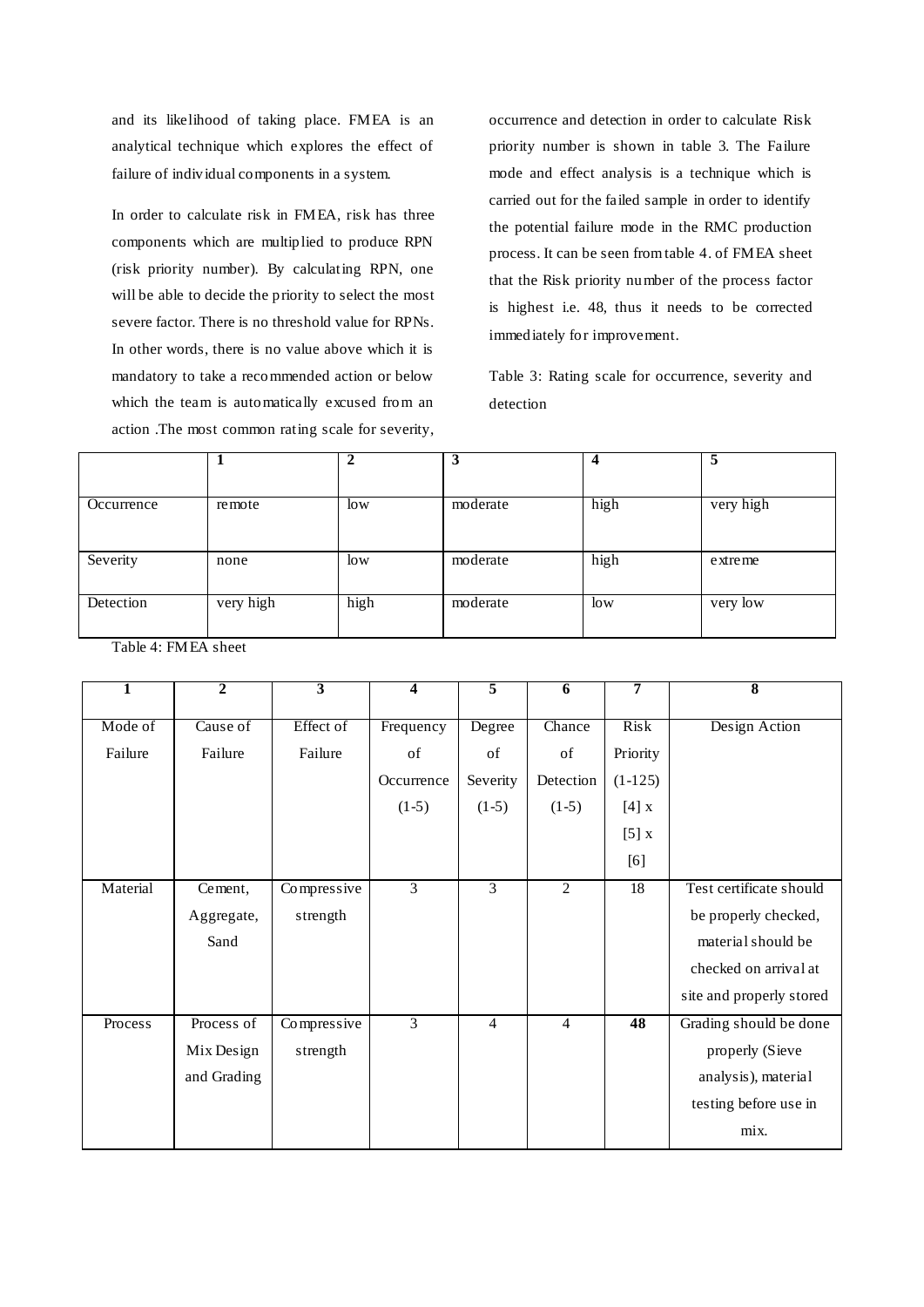| Equipment |             | Weighing on $\vert$ Compressive |  | 24 | Calibration at every           |
|-----------|-------------|---------------------------------|--|----|--------------------------------|
|           | scale and   | strength                        |  |    | $5000 \text{ m}^3$ of concrete |
|           | Calibration |                                 |  |    | production or every            |
|           |             |                                 |  |    | month                          |
|           |             |                                 |  |    |                                |

# *G. FUTURE RESEARCH*

The present research was restricted to RMC plants located in and around ahmedabad city but further research can be carried out for some other RMC plants located in Gujarat. It can be continued with considering durability,density as quality parameter along with compressive strength to ensure the quality of ready mix concrete and to improve the RMC production.

# VI. CONCLUSIONS

Based on experimental testing conducted for plotting control charts and FMEA technique used, following conclusions are drawn:

The quality control chart was proved to be the most effective tool for quality control of RMC production.

The quality pattern predicted from control chart from plant-3 and plant-2 was under prescribed control limits. But the quality pattern of plant-1 was going out of prescribed control limits.Thus, FMEA technique was applied on plant-3.

The Minitab software was used to generate schewart control charts for different grades of concrete from three different RMC plants and the 12th sample out of 39 samples crossed the upper control limit (UCL) –39.71. for M25 grade concrete for RMC-plant-1.

Failure mode assessment was carried out as shown in table-4 for M25 grade mix design for plant-1. The results show that the Risk Priority Number-48 of the process factor was highest out of all other failure modes and was critical which is to be immediately corrected for process improvement.

In order to improve the quality of RMC production, grading of material should be done properly including proper sieve analysis and also material should be tested before taken into mix design.

Depending upon the RPN calcu lated in FMEA'S sheet as shown in table-4, next priority will be given to equipment as RPN for "equipment factor" was 24, calibration of equipment after every 5000 cu.m production should be carried out and last priority should be given to "source of material" as RPN of "material factor" was obtained as 18 which is least severe from all other factors.

#### VII. REFRENCES

abdullah, T. s. (2009). Artificial Neural Network Model for Predicting Compressive strength of concrete. *Tikrit Journal of Eng. Sciences/Vol.16/No.3/September 2009, (55-63)*, 55- 63.

Abhilash, R. (1997). STUDY OF MATERIAL TESTING AND MIX DESIGN PROCEDURE OF READY MIX CONCRETE. *GOKARAJU RANGARAJU INSTITUTE OF ENGINEERING AND TECHNOLOGY*, 2-25.

Alimchandani, C. R. (2007). The indian experience of concrete. In C. R. Alimchandani (Ed.), *OUR WORLD IN CONCRETE & STRUCTURES.* singapore: CI premire PRE Ltd.